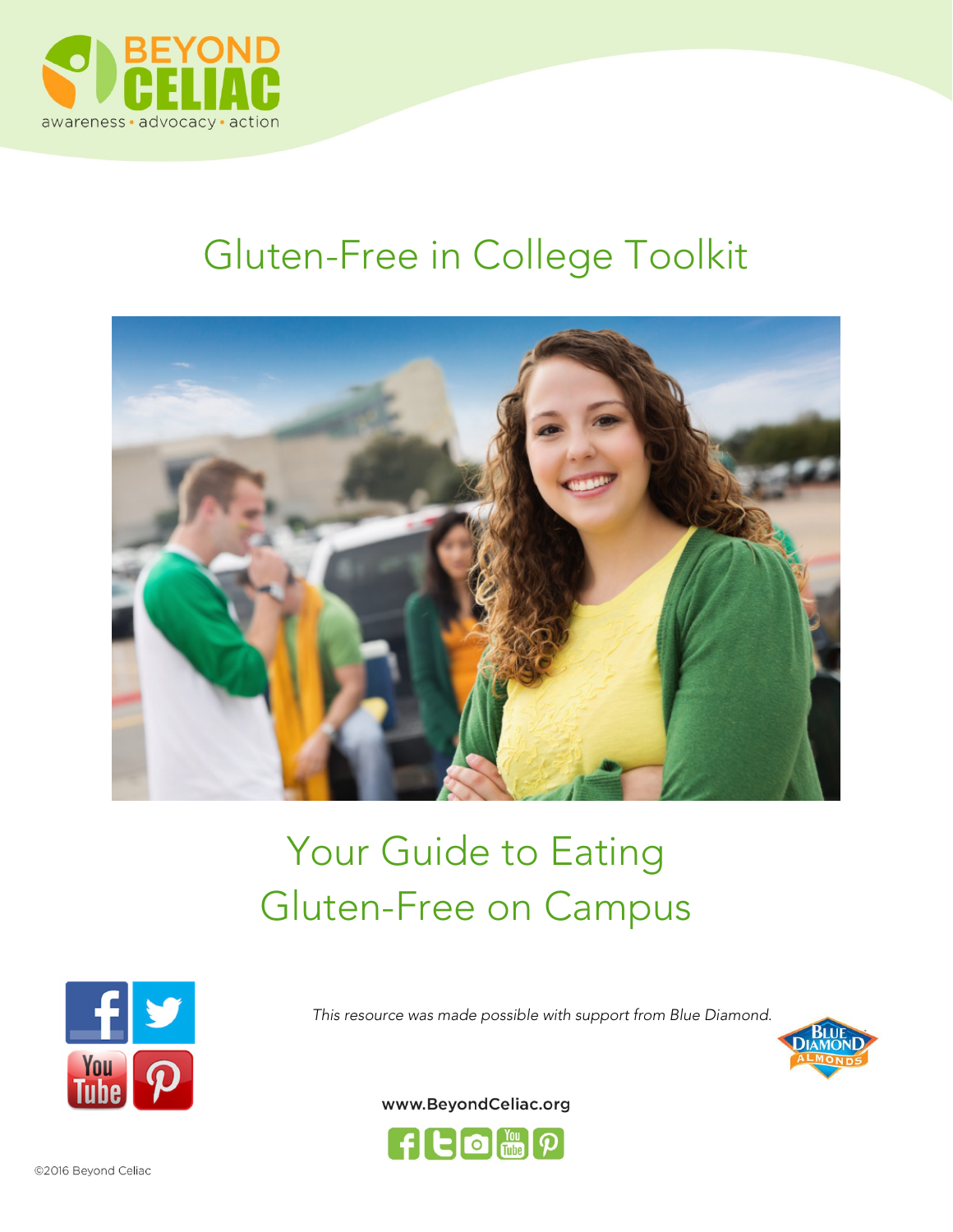

# Table of Contents

| Section 1: Introduction                                                                   |         |
|-------------------------------------------------------------------------------------------|---------|
| A Message from Beyond Celiac President Alice Bast                                         | Page 3  |
| <b>Section 2: Policies and Procedures</b>                                                 |         |
| <b>Finding Support on Campus</b>                                                          | Page 4  |
| Know Your Rights:<br>The Americans with Disabilities Act and Lesley University Settlement | Page 6  |
| Registering with the Office of Disability Services                                        | Page 7  |
| <b>Section 3: Dorm Room Considerations</b>                                                |         |
| Dorm-Friendly Gluten-Free Foods                                                           | Page 9  |
| When Your Roommate Isn't Gluten-Free                                                      | Page 10 |
| <b>Section 4: Gluten-Free Shopping Tips</b>                                               |         |
| Label Reading                                                                             | Page 11 |
| Eating Gluten-Free on a Budget                                                            | Page 11 |
| Easy Gluten-Free Recipes - Courtesy of Blue Diamond                                       | Page 12 |
| Section 5: For More Information                                                           |         |
| <b>Additional Resources</b>                                                               | Page 13 |

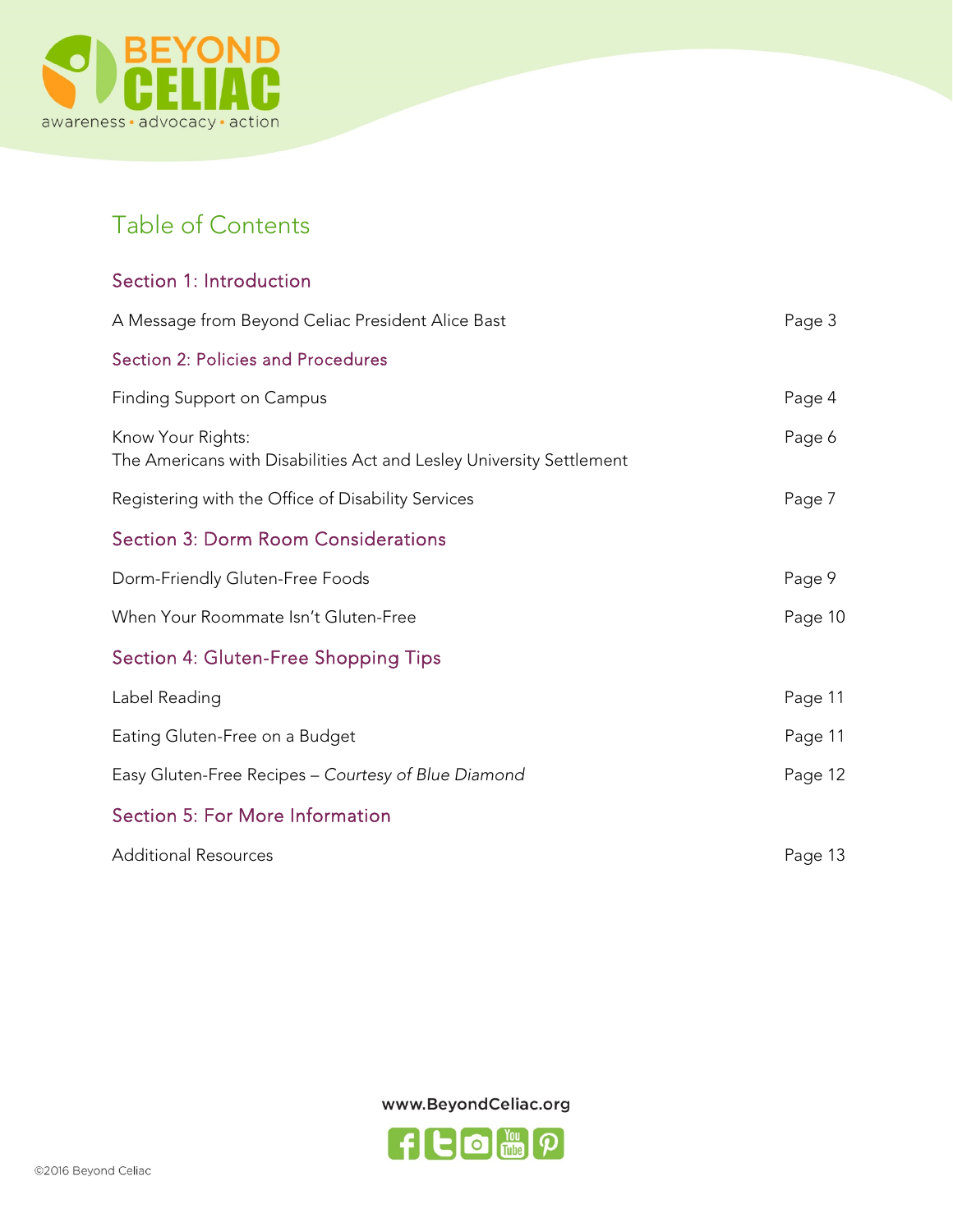



# A Message from Alice Bast

There are times when having celiac disease or gluten sensitivity is particularly annoying. College is one of those times. Let's admit that. Let's accept that. And now, let's do something about it.

The fact is, living gluten-free on campus means you're going to face some challenges. Many of these challenges will be out of your control. But you're here, and you're not going anywhere until you get that degree, so what you can control is how you respond.

Welcome to our Gluten-Free College Student Toolkit. This packet offers important background information and actionable advice to help you feel more comfortable and confident about eating gluten-free food on campus – whether it's at the dining hall or in your dorm room. By the time you finish reading this toolkit, you'll know who to contact on campus, what rights you have in requesting gluten-free meals, and how to protect your gluten-free stash from hungry roommates.

This toolkit is just one of the many free resources that the Beyond Celiac offers to gluten-free college students. We know that the challenges go beyond the actual food – that you also worry about explaining why you can't have beer at a party or how to study abroad when you're not familiar with the cuisine. We're tackling those issues, too – with input from students like you.

Many college students share the same concerns when it comes to living gluten-free on campus.

Read stories from other students at www.BeyondCeliac.org/college

Find more resources, including a blog series written by current college students and a webinar on the social challenges of living gluten-free at college, at www.BeyondCeliac.org/college.

If you have suggestions for a resource or topic that you'd like us to cover related to life as a gluten-free college student, let us know! You can email Beyond Celiac at info@BeyondCeliac.org or tweet Beyond Celiac at @BeyondCeliac.

To your GREAT college experience,

Alice Bast President, Beyond Celiac

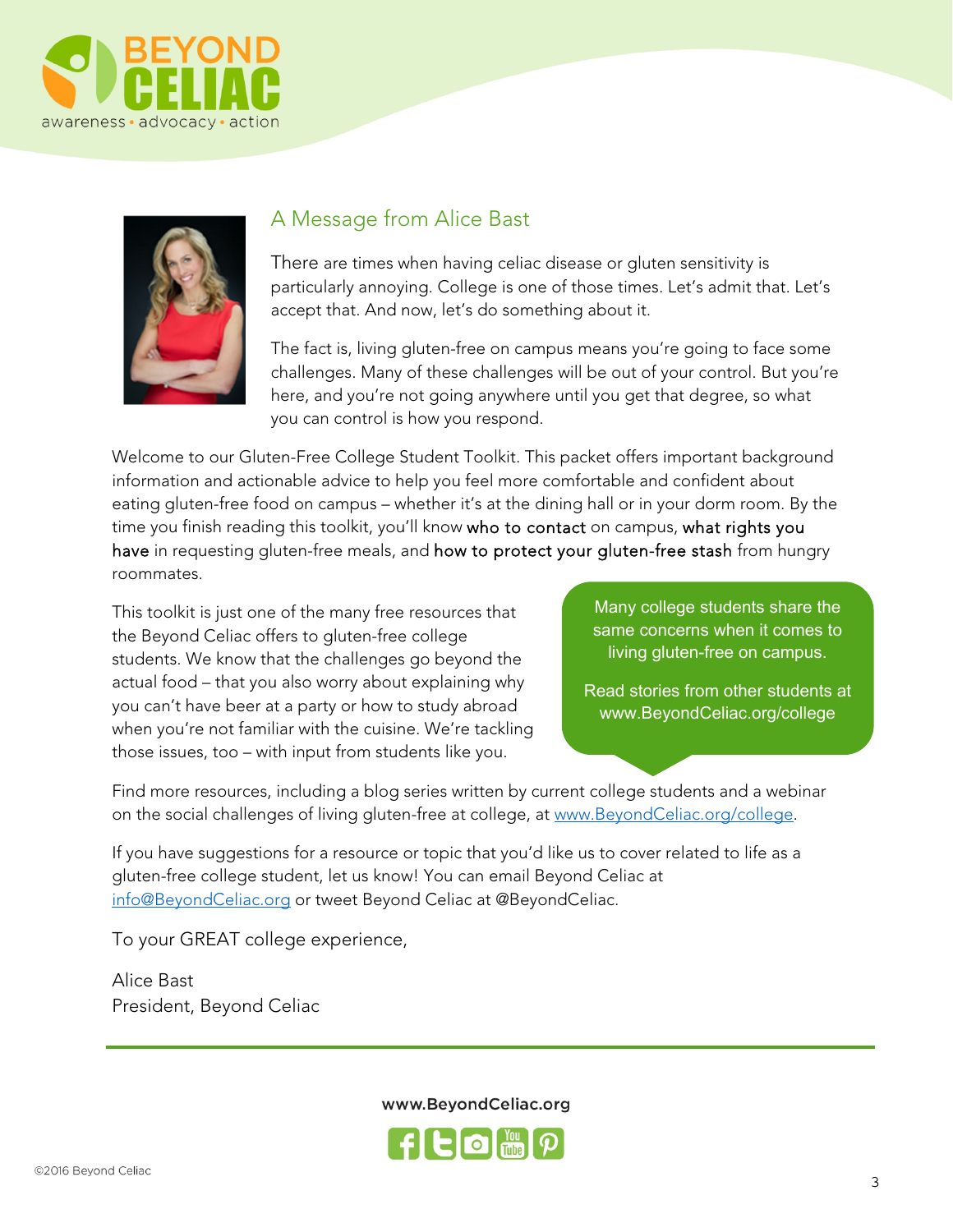

#### About Beyond Celiac

Beyond Celiac advances widespread understanding of celiac disease as a serious genetic autoimmune condition and works to secure its early diagnosis and effective management. We empower our community to live life to the fullest, and serve as a leading and trusted resource that inspires hope, accelerates innovation and forges pathways to a cure.

# Finding Help on Campus: Who Should I Talk To?

You are not alone. That's the first and most important thing to know about living glutenfree at college. Even at a small school where you may be one of a few students with celiac disease or non-celiac gluten sensitivity ('gluten sensitivity'), there are people ready and eager to help you fully enjoy your time on campus. While every school is different, here are a few people to contact:

# Foodservice Director

A great place to start is your school's foodservice director. He or she is your best link to the gluten-free options that are currently available on campus and which options could be made available. By meeting, you'll also get a sense of how well the dining services team understands gluten-free needs. Some questions to consider asking your foodservice director include:

#### Did you know?

61% of gluten-free college students surveyed by Beyond Celiac said their Dining Services Director was not aware or only somewhat aware of the glutenfree diet.

- Where is the best place to go for gluten-free food? Do any of the dining halls have a gluten-free section for students?
- **Are there other students eating gluten-free on campus?**
- **Are you able to share the ingredients of dishes served so I can ensure they are** gluten-free?
- Do the kitchens have a dedicated section for gluten-free food preparation?
- **How else do you prevent cross-contact in your kitchen?**
- Do you use any symbols to indicate which dishes are gluten-free or can be made gluten-free?

Once you're in the dining hall, here are some questions to ask the staff. Tell them that you have a medical condition that requires you to eat gluten-free food, so they'll take your concerns seriously.

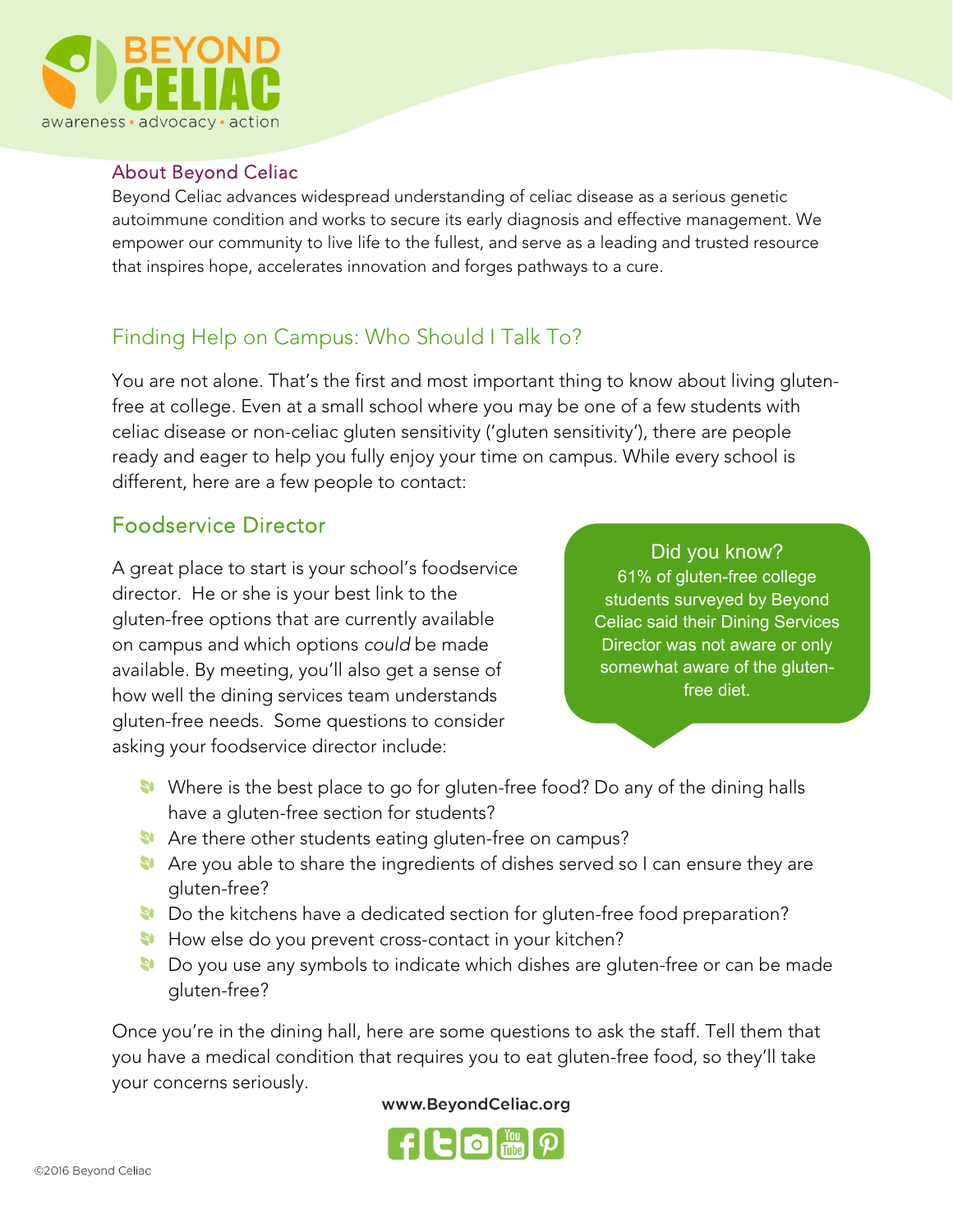

- Do you mind changing your gloves before you prepare my gluten-free sandwich?
- **Can you place my burger on a piece of aluminum foil before you put it on the** grill top? I know you toast the buns on the grill, so this way my food will be protected.
- $\bullet$  This sauce looks great Can you tell me the ingredients in it?
- **Do you know if these French fries were cooked with the onion rings or chicken** fingers?
- It looks like some pasta fell into the brown rice. Would you be able to serve me a spoonful of rice from a fresh batch?

# Office of Disability Services

Many schools require that you register through the Office of Disability Services before you can be eligible for special dietary accommodations. Each school is different, but you will most likely need a note from your physician indicating that you have celiac disease or gluten sensitivity and require a gluten-free diet. (See page 7 for specific information on registering with your disability office.)

# On-Campus Dietitian

Your school may or may not have a registered dietitian on campus. If you do have access to a dietitian, certainly take advantage. A dietitian will be able to recommend safe options on (and possibly off) campus and offer strategies to help you maintain a well-balanced gluten-free diet. Campus dietitians may also be able to put you in touch with other gluten-free students, so you can speak with them about their experiences on campus.

# Health Center

The Student Health Center can be a source of support, especially if there is no registered dietitian on campus. Health Center staff can help you find specialists in your area and may have their own resources and tip sheets about the gluten-free diet. If you fall ill, they can offer a place to rest and recoup away from the constant noise and activity you'll find in the dorms.

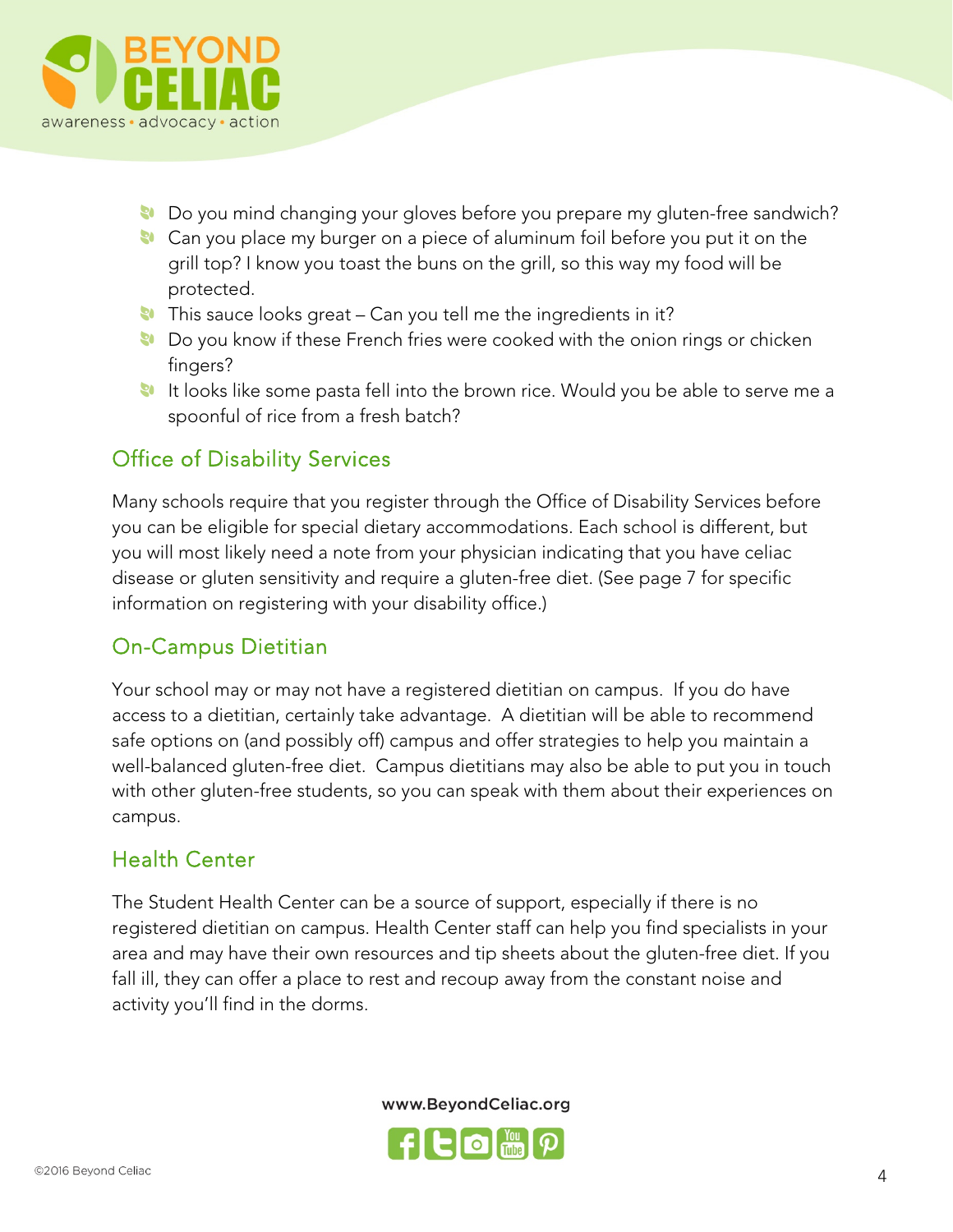

# Residence Life

It's a good idea to get in touch with the Office of Residence Life, especially if you are looking for information on what you can and cannot bring to your dorm or if you would like to request a specific type of housing. For example, if your campus has dormitories with personal kitchenettes, you may want to be placed there.

The Residence Life Office can also put you in touch with your Resident Advisor (RA). This is a student who lives on the dorm floor and is available to help students with any issues or concerns that may arise while living on campus. Your RA can keep an eye out for you, especially in the event that you get sick. It also helps if your RA understands your dietary needs so he or she can supply gluten-free food at dorm meetings and events.

# Gluten-Free Club

Your campus may or may not have an organization dedicated to gluten-free advocacy. If it does, however, it's a great idea to get involved. Not only will you be able to meet new people and make friends, but you can also pick up new tips and recommendations for where to eat on and off campus.

# Your Professors

It can help to let your professors know that you have celiac disease or gluten sensitivity. Assure them that you don't think it will cause a problem with class attendance; they likely will appreciate the "heads up" and will be understanding if you do happen to get sick and miss a class.

# The Lesley University Settlement Agreement: What It Means (And What It Doesn't Mean)

In December 2012, the US Department of Justice announced a settlement agreement with Lesley University in response to a complaint that the school required students to be on a mandatory meal plan but did not provide sufficient options for students with celiac disease and food allergies.

The complaint suggested this violated the Americans ith Disabilities Act (ADA), as it prevented students with special dietary needs from "fully and equally" enjoying services provided by the university. In the end, the US Department of Justice (DOJ) deemed the

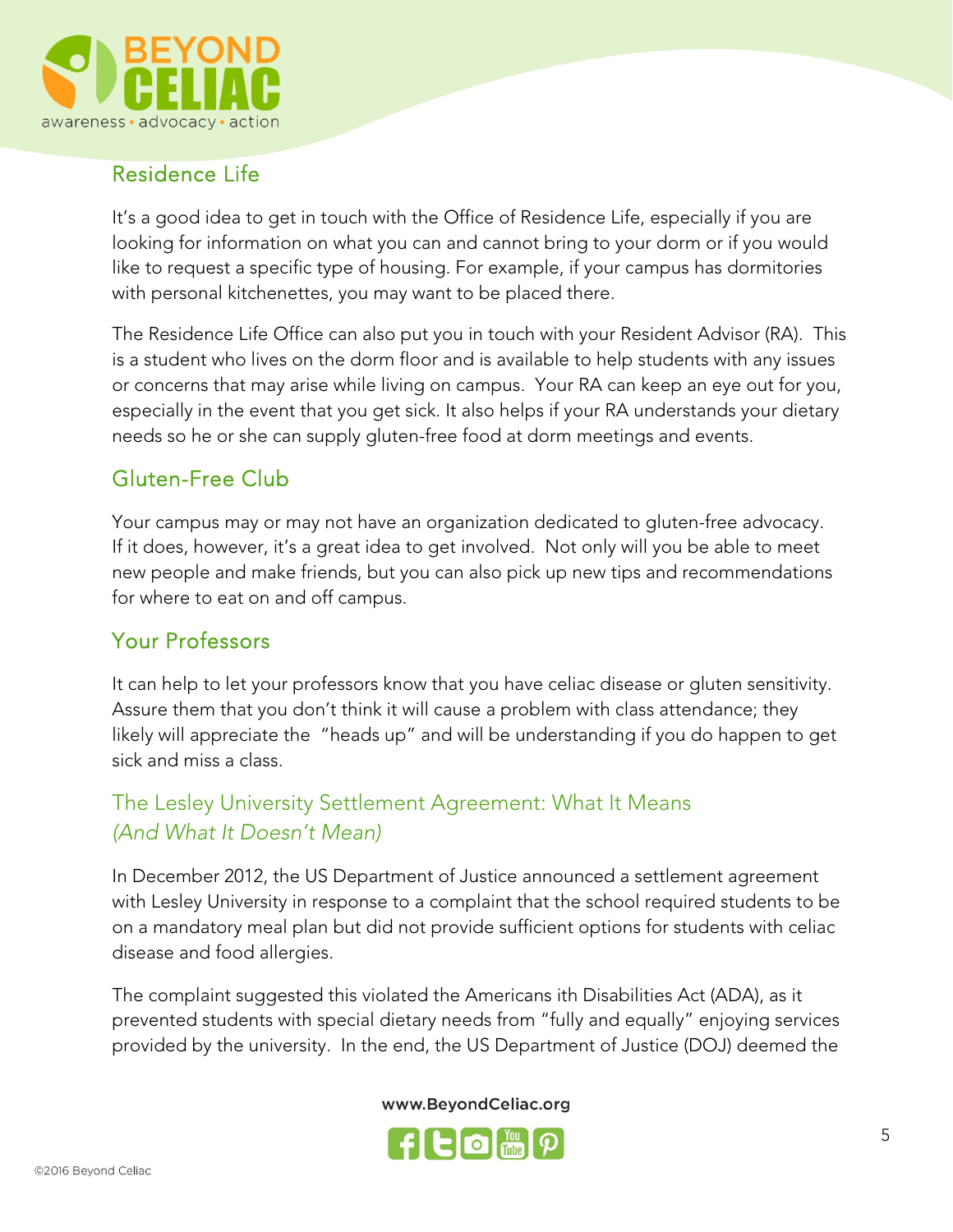

school was in violation of ADA and mandated that the university change its policies to accommodate students on special diets.

While this is a major step forward in special diet awareness and accommodation, the ruling only applies to students at Lesley University. Despite this, the ruling may have implications for you as a gluten-free college student.

# True or False? What the Settlement Agreement Means for You

A food allergy or celiac disease may be considered a disability as defined by the ADA.

## True.

In a Q&A following the Lesley University settlement agreement, the DOJ clarified that, under the ADA, a disability can be a "mental or physical impairment that substantially limits a major life activity, such as eating." Therefore, students with celiac disease or severe food allergies who experience significant or life-threatening reactions to eating a specific food, can be classified as having a disability.

## The ADA requires that all restaurants and cafeterias provide gluten-free and allergy-friendly meals.

#### False.

Based on the DOJ's interpretation of the ADA, colleges and universities must offer "reasonable accommodation" of disabilities. In the case of celiac disease and food allergies, this "accommodation" can be achieved in a number of ways, such as allowing students with special dietary needs to opt out of the meal plan or live in a dorm with a private kitchenette. Therefore, a college or university does not have to offer gluten-free or allergen-free options as long as it provides other means to accommodate your diet.

At Lesley University, students with celiac disease and food allergies didn't have access to enough gluten-free and allergen-free food options. But the bigger problem was that these students were required to enroll in and pay for a mandatory meal plan. This, coupled with the lack of sufficient food options, is how the DOJ deemed that the school did not offer "reasonable accommodation."

Fortunately, many colleges and universities are taking a proactive stance in responding to the Lesley University agreement and are implementing gluten-free and allergen-free

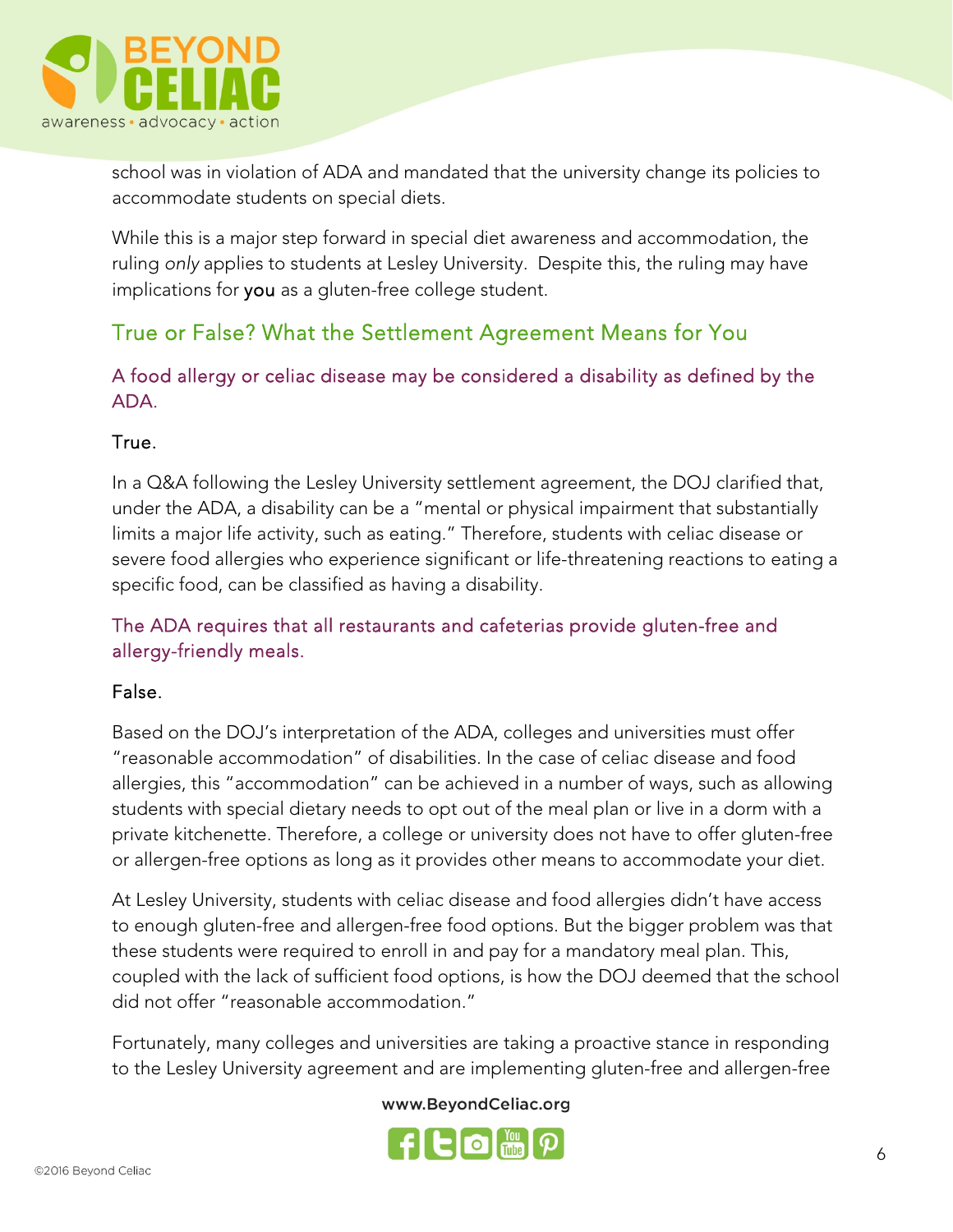

protocols so students with celiac disease and food allergies can eat comfortably and confidently in the dining halls.

#### Since the settlement agreement only applies to Lesley University, this doesn't benefit me.

#### False.

This settlement agreement has big implications for other schools and institutions. The agreement set a legal precedent in favor of students living with celiac disease and food allergies. It also serves as a guideline for other schools to follow. In addition to mandating that the school release students from the mandatory meal plan, the agreement also required the cafeterias to put up signs identifying options that contained specific food allergens or gluten and provide a dedicated space for food preparation for students dealing with cross-contact concerns. These and the other mandates outlined in the settlement agreement can be shared with your college or university to serve as a guide for ways they can better accommodate special dietary needs. You can also direct them to Beyond Celiac's GREAT Schools, Colleges and Camps program (www.greatGFkitchens.org), which teaches how to implement glutenfree protocols that fulfill many of these mandates.

#### I can contact the DOJ if I have questions about the Lesley University settlement agreement and its implications.

#### True.

Information on the settlement agreement can be found at www.ADA.gov. You can also call the toll-free ADA Information Line at 1-800-514-0301 or 1-800-514-0383.

# Learn More about the Lesley University Settlement Agreement

- University Settlement Agreement Puts Gluten-Free Needs on National Stage
- **US Department of Justice Posts Q&A about ADA and Gluten-Free Meals**
- **Beyond Celiac Prepares Colleges and Universities for Gluten-Free Requests**

# Registering with Your School's Office of Disability Services

Each school has a different policy and procedure for registering with the Office of Disability Services. Generally speaking, these steps will help guide you through the registration process.

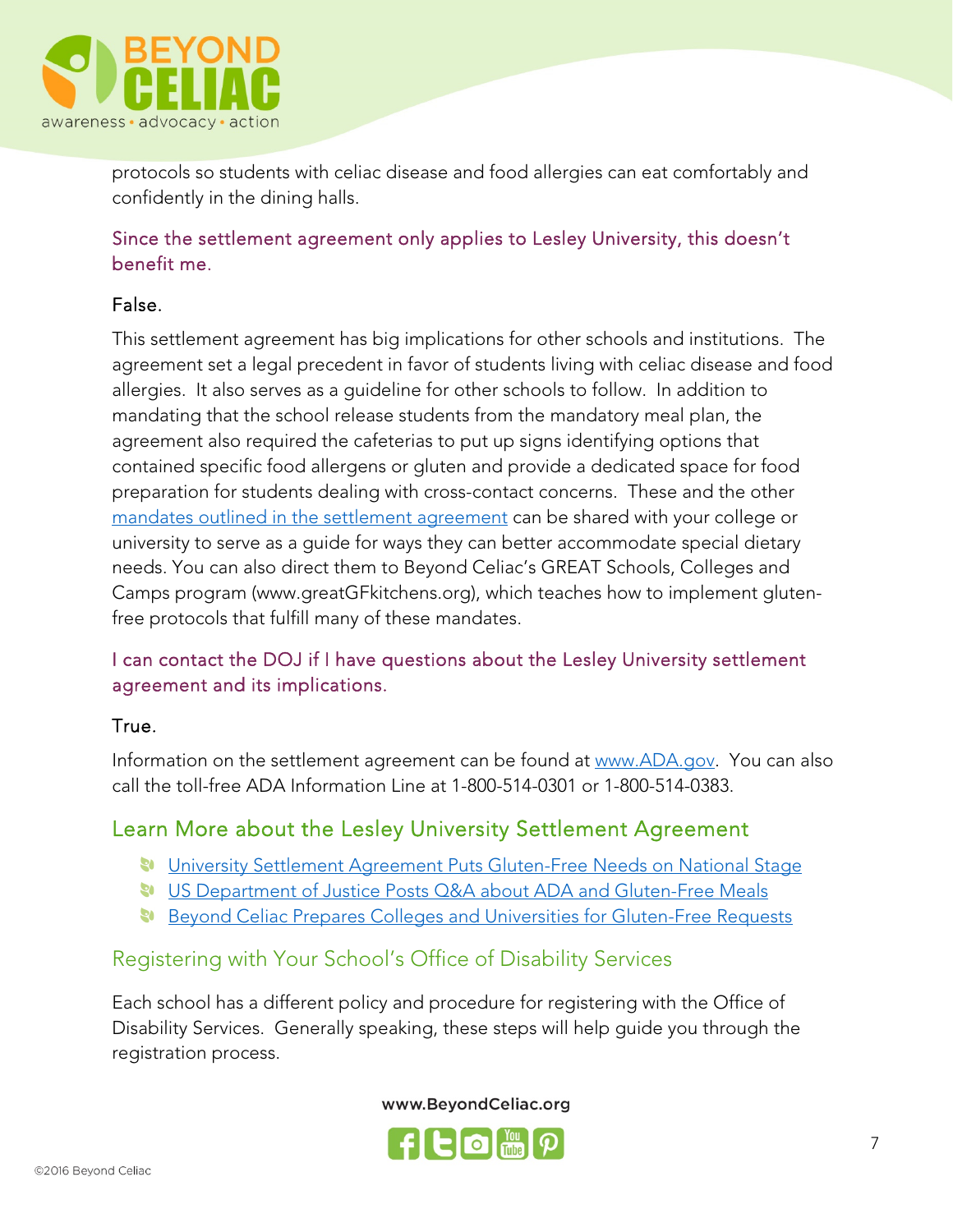

## Step 1: Call your school's Office of Disability Services.

You can easily find the phone number to your school's disability office through the school website. Much of the information you are looking for regarding registration may already be available on the website.

The office staff will best be able to guide you through the registration process. Don't be afraid to make the call and explain your needs! That's what they are there for.

#### Step 2: Obtain a note from your primary care doctor or gastroenterologist indicating that you have celiac disease or gluten sensitivity.

Most likely, your school will require some form of written evidence of a diagnosis in order to process your registration request. If you received gluten-free school lunches in high school, this will be similar to the diet prescription needed for your 504 Plan. The staff at your Office of Disability Services will be able to tell you exactly which information you'll need to provide.

#### Step 3: Fill out all necessary forms and pay attention to deadlines.

Along with medical records or a note from your doctor, you will most likely need to fill out required paperwork. There may or may not be deadlines for completing these forms, so be sure to ask the staff or read all the paperwork to ensure you are finishing the forms on time. If it seems like a lot to do, don't be discouraged! Ask for help and stick with it. You'll not only be helping yourself; you'll also add to the collective voice of other gluten-free students living on campus.

# A Word about the Word: "Disability"

You may be hesitant to register with the Office of Disability Services because you don't view having celiac disease or gluten sensitivity as a disability. We embrace that positivity, but it's important to know that the Office of Disability Services is there to help. By registering with the Disability Office, you're simply opening the door to having legal rights to the accommodations you need to maintain your lifestyle (that goes for any student registering with the Disability Office, for whatever reason). So, don't feel embarrassed or ashamed. Look at it as being proactive in managing your health so you can have the best possible college experience.

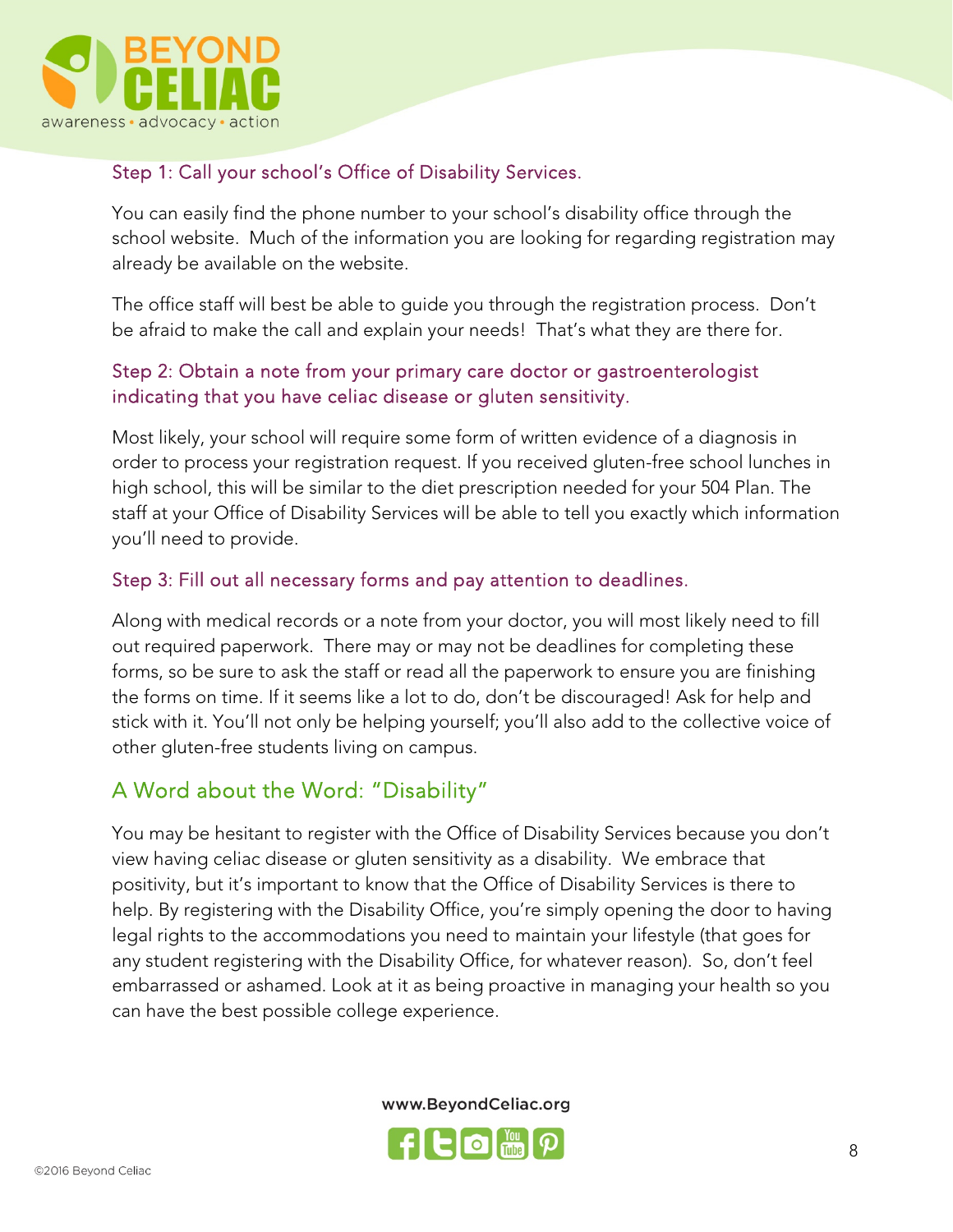

# Dorm-Friendly Gluten-Free Foods

With all your studying, extracurricular activities and social events, you're going to need a lot of fuel to keep you going. Having snacks in your dorm are great for keeping you satisfied in between meals and for "emergencies" if you're having trouble finding gluten-free options on campus. Here are some dorm-friendly foods to keep on hand:

> Cut this out to keep on hand for grocery store trips!

# Gluten-Free Dorm-Friendly Foods

- **Gluten-free pretzels**
- **Gluten-free crackers**
- $\bullet$  Hummus
- **S** Fresh fruit
- $\bullet$  Fruit cups
- **S** Fruit snacks
- **S** Fresh veggies
- **Potato chips**
- **Corn** chips
- **Salsa**
- **Nuts**
- Seeds
- **Popcorn**
- Gluten-free mac & cheese
- **Gluten-free frozen pizza**
- **Peanut butter**
- **Almond butter**
- Jelly/jam
- **Yogurt**
- **S** Gluten-free cookies
- **S** Gluten-free ready-made soups
- $\bullet$  Rice cakes
- **S** Gluten-free cereal
- Gluten-free instant oatmeal
- **Cheese sticks**
- **S** Gluten-free muffins
- **Pepperoni slices**
- **Gluten-free candy**
- **S** Gluten-free snack bars
- **S** Gluten-free muffins
- **S** Gluten-free bread
- **Gluten-free tortilla wraps**
- **Granola**
- Lunch/deli meat
- Instant/microwaveable rice **D**
- **S** Tuna fish

Be sure to double check all ingredient labels to ensure each product is gluten-free!

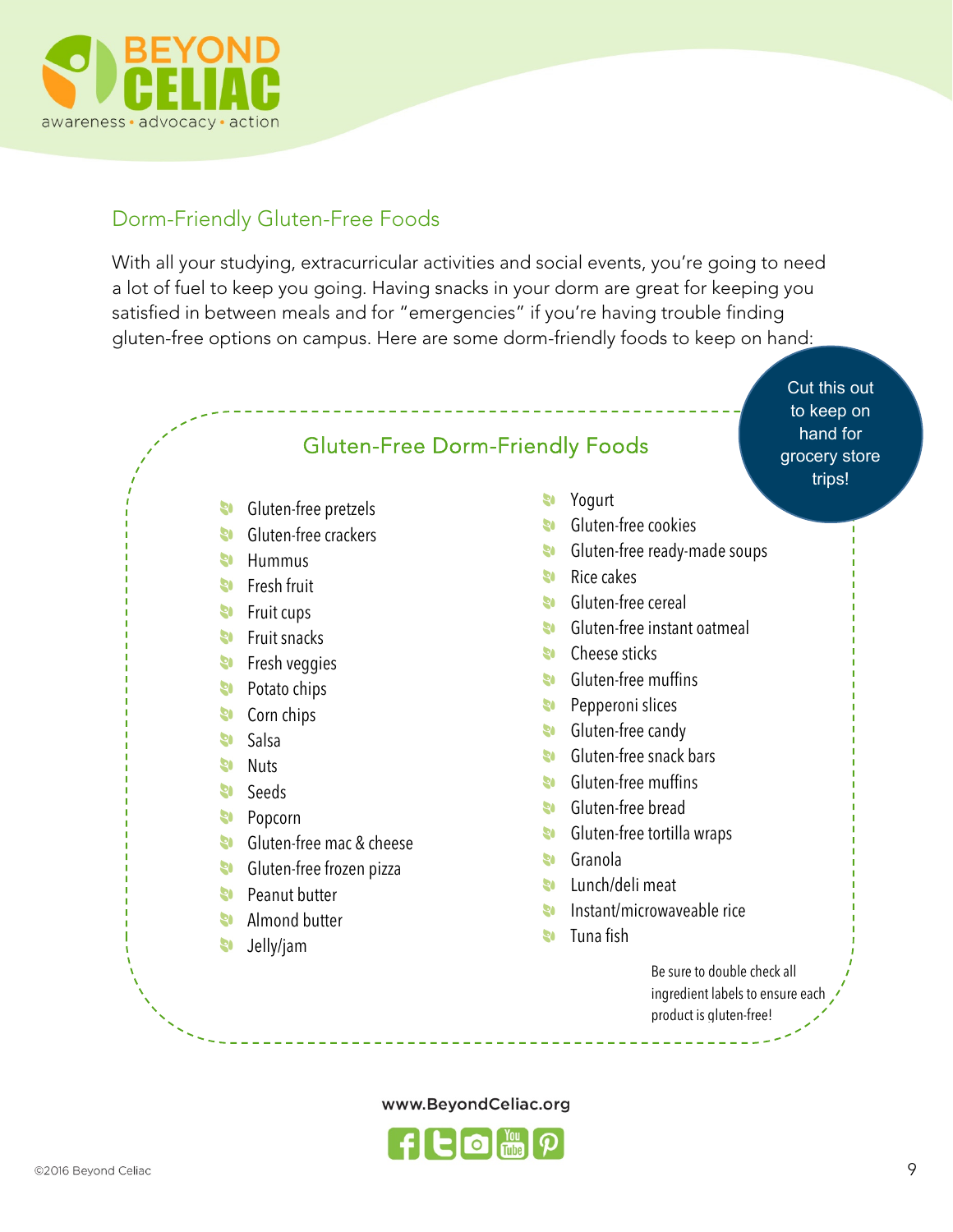

# When Your Roommate Isn't Gluten-Free

Chances are, your roommate won't be gluten-free like you, but that's ok! With a few pointers, you can manage to keep cross-contact risks to a minimum.

# Talk it Out

If you're just starting out your college career, you may have chatted with your new roommate a bit online before heading off to school. This is a good time to start a conversation about the gluten-free diet. You don't have to go into too many details right away, but slowly bring up a few points. Odds are, your roommate has already heard about the diet. Now you can teach him or her why it's a need, not a fad!

# Food Labeling



You will need to clearly communicate which foods and utensils need to stay gluten-free, and the best way to do that is by labeling each item. This can be done with something as simple as a marker, or you may be interested in something like Gluten-Free Labels, which can be used on bowls, spoons, pot handles – basically anything! Teach your roommate about cross-contact so he or she doesn't put your food at risk.

| 1 |  |
|---|--|
| ı |  |
|   |  |
|   |  |

#### Food Storage

Ask your roommate to keep all of their food on the bottom shelf of the refrigerator or cabinet. This way, if something containing gluten leaks or spills, it won't land on your food. Consider keeping a separate, plastic bin with a cover to store you dry gluten-free goods. This can be helpful in preventing cross-contact, but is also a good alternative for those who may be hesitant to label their individual boxes of food.

# Sharing the Appliances



Be aware of the risk of cross-contact with sharing a microwave – and make sure your roommate understands the risks for you as well. Politely ask him or her to thoroughly clean up all spills, and consider wiping down the inside of the microwave before you use it each time. Many stores sell large plastic covers that can easily cover an entire plate in the microwave. This, or even plastic wrap, can reduce the cross-contact risk.

If you have a toaster, Beyond Celiac strongly recommends you do not share it. It's impossible to remove all of the crumb residue inside a toaster, so buy a dedicated gluten-free toaster if you can.

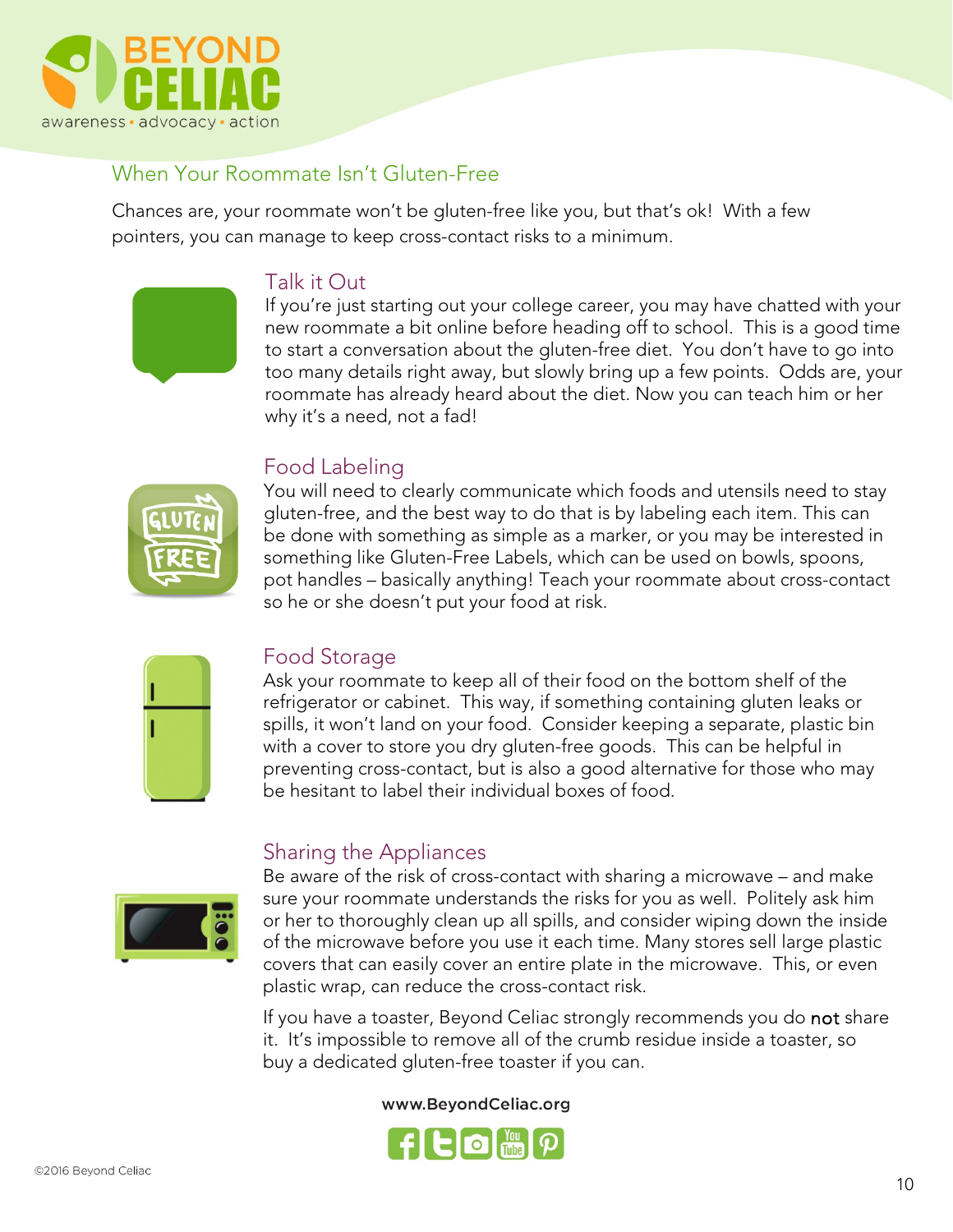

# Label Reading: What to Look For

The word "gluten" most likely won't appear on ingredient labels. Look for these words, which indicate gluten is present:

| 9         | <b>Barley</b> | S         | Malt vinegar     |
|-----------|---------------|-----------|------------------|
| 9         | Bran          | <b>S</b>  | Matzo meal       |
| <b>SI</b> | Bulgur        | 3         | Mir              |
| 9         | Couscous      | 30        | Orzo             |
| 9         | Durum         | 30        | Panko            |
| 9         | Einkorn       | 30        | Rye              |
| 9         | Emmer         | <b>SI</b> | Spelt            |
| 9         | Farina        | <b>Q)</b> | <b>Triticale</b> |
| 9         | Farro         | <b>Q)</b> | Udon             |
| 90        | Graham        | <b>Q)</b> | Wheat            |
| 90        | Kamut         | 30        | Wheat germ       |
| 20        | Malt          | <b>Q)</b> | Wheat starch     |
|           |               |           |                  |

Gluten "hot spots" are where cross-contamination is likely to occur:



#### **Eating Gluten-Free on a Budget**

Like most students, you're probably concerned about stocking up on food without breaking the bank. Consider these cost-saving tips:

- Sign up for the grocery store savings card.
- Buy fresh food as you need it so it doesn't go to waste.
- **Freeze whatever you can to make it last longer.**
- **Clip and use coupons.**
- 30 Sign up to receive coupons from your favorite gluten-free food manufacturers' websites.
- Shop online and compare prices with your local store. Some online options for buying 90 gluten-free food include Amazon.com, Vitacost.com and GlutenFreeMall.com.
- **Buy your food in bulk (if it makes sense economically to do so).**
- Set up a weekly food budget for yourself and stick to it! Your parents/guardians can help **SO** you determine a budget that makes sense for you.
- If your meal plan includes some sort of flex spending, find out if your card can be used off campus as well.
- **Avoid small convenient stores as prices are usually higher.**
- Work with your roommate to split the cost of foods you both enjoy.
- Save money on bottled water by purchasing a water pitcher and reusable water bottle.

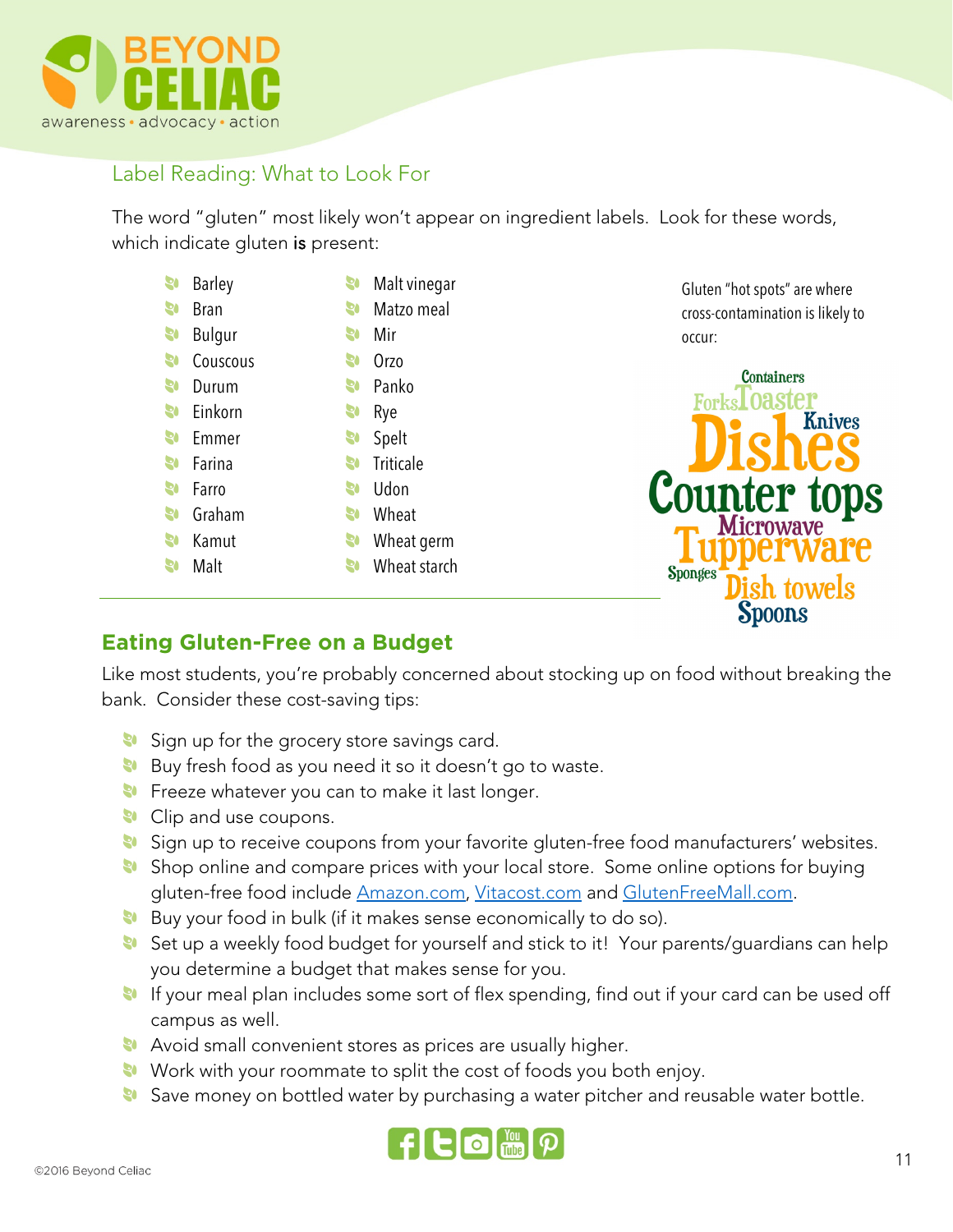

# Easy Gluten-Free Recipes **Courtesy** of Blue Diamond

#### Nutty Tapenade

If you can't have a blender in your dorm, make this at home and freeze or enjoy with your friends when you return to campus.

#### Prep Time: 10 minutes

#### Ingredients:

- 2 cloves garlic
- 1 cup pitted mixed olive, well drained
- 1/3 cup Blue Diamond Roasted Salted Almonds
- 2 Tbsp. torn fresh basil leaves
- 1 Tbsp. capers
- Blue Diamond Almond Nut Thins

#### Directions:

- 1. With blender or food processor running, drop in garlic gloves to finely chop. Add remaining ingredients, except Nut Thins, and pulse on and off until all ingredients are finely chopped. You can serve this right away, but is best if allowed to chill for at least 1 hour for flavors to blend.
- 2. Serve with Nut Thins.

# Chocolate Nut Clusters

Your hallmates will never guess this is gluten-free – or made in a microwave!

#### Ingredients:

- 12 oz. gluten-free dark chocolate or semi-sweet chocolate chips
- $\frac{1}{2}$  tsp. gluten-free vanilla extract
- ½ cup crushed Blue Diamond Nut Thins (try Almond, Pecan or Sea Salt)
- 1/2 cup sliced Blue Diamond Almonds
- 1/4 cup chopped walnuts
- Sea salt

#### Directions:

- 1. Melt chocolate in microwave on medium in 2-3 minute segments, stirring in between, until chocolate is melted. Once melted, add vanilla and stir to combine.
- 2. Add crushed Nut Thins, almonds and walnuts. Mix until ingredients are well incorporated.
- 3. Scoop mixture into 1 tablespoon-sized clusters and drop onto waxed paper. Let cool. As chocolate begins to set, sprinkle a few grains of sea salt on top to enhance the sweet and salty combination.

www.BeyondCeliac.org







More ideas: